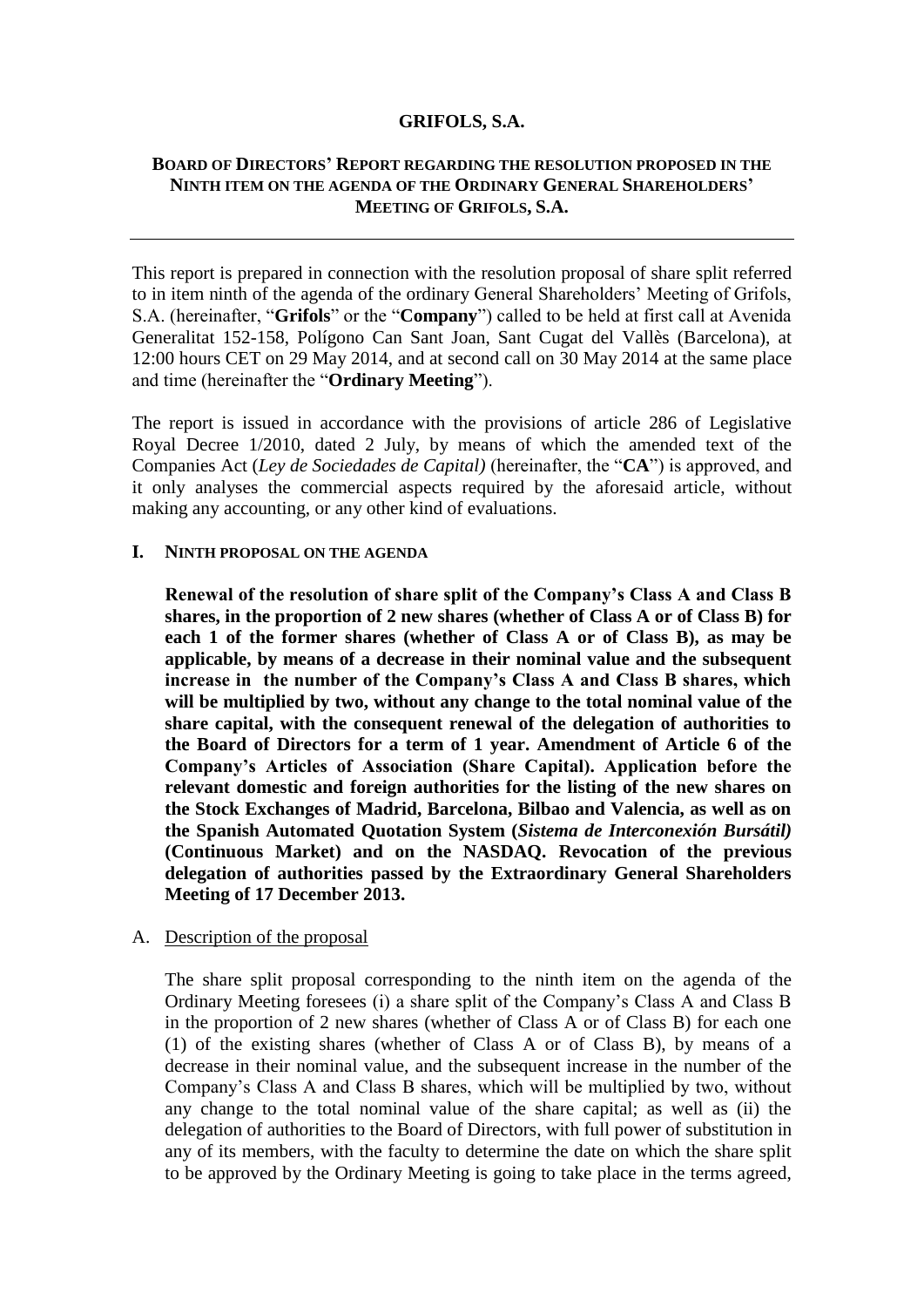as well as determine its conditions in all matters not established by the Ordinary Meeting.

The share split will take place by means of a decrease in the nominal value of the Company's shares, as a result of which the nominal value of Class A shares will go from the current value of Euro 0.50 per share to Euro 0.25 per share, and the nominal value of Class B shares will go from the current value of Euro 0.10 per share to Euro 0.05 per share. Therefore, the number of the Company's Class A and Class B shares will increase, being multiplied by two.

In this sense, the Board of Directors, or any of its members in the case of substitution of the former by this last, will have the faculty to amend article 6 of the Company's Articles of Association regarding share capital, as established by article 297.2 of the CA, redrafting its contents to adapt them to the number of Class A and Class B shares into which the share capital will be divided as a result of the share split and its corresponding nominal value.

The Board of Directors, or any of its members in the case of substitution of the former by this last, will adopt the relevant resolutions of application for the listing of the new Class A and Class B shares resulting from the share split on the Stock Exchanges in Madrid, Barcelona, Bilbao and Valencia, as well as in the Spanish Automated Quotation System (Sistema de Interconexión Bursátil / Continuous Market), and via ADSs (American Depositary Shares), on the National Association of Securities Dealers Automated Quotation (NASDAQ) and the simultaneous exclusion, if applicable, from trading of the Company's former Class A and Class B shares, as well as the inclusion of the new Class A and Class B in the accounting registries of the company Sociedad de Gestión de los Sistemas de Registro, Compensación y Liquidación de Valores, S.A.U. (Iberclear).

The present resolution will have no effect if the share split does not take place within one year as from the date of the approval of this resolution by the Ordinary Meeting.

## B. Justification of the proposal

Given that the delegation of authorities granted to the Board of Directors by the General Extraordinary Shareholders' Meeting dated 17 December 2013 for the execution of the resolution of the Company's share split, which was passed at said General Shareholders' Meeting, expires on 17 December 2014 and given the fact that it is not foreseen that an Extraordinary Shareholders Meeting will take place on December of this year, it is deemed convenient to renew and, consequently, pass again said share split resolution and that of the delegation of its execution to the Board of Directors of the Company. In addition to renewing and, consequently, passing again said resolutions, it is proposed to revoke and leave without effects in all of its terms the previous delegation of authorities to the Board of Directors passed by the Extraordinary General Shareholders Meeting of 17 December 2013.

The purpose of increasing the number of Company shares in circulation and simultaneously decreasing their nominal value is to make the shares more